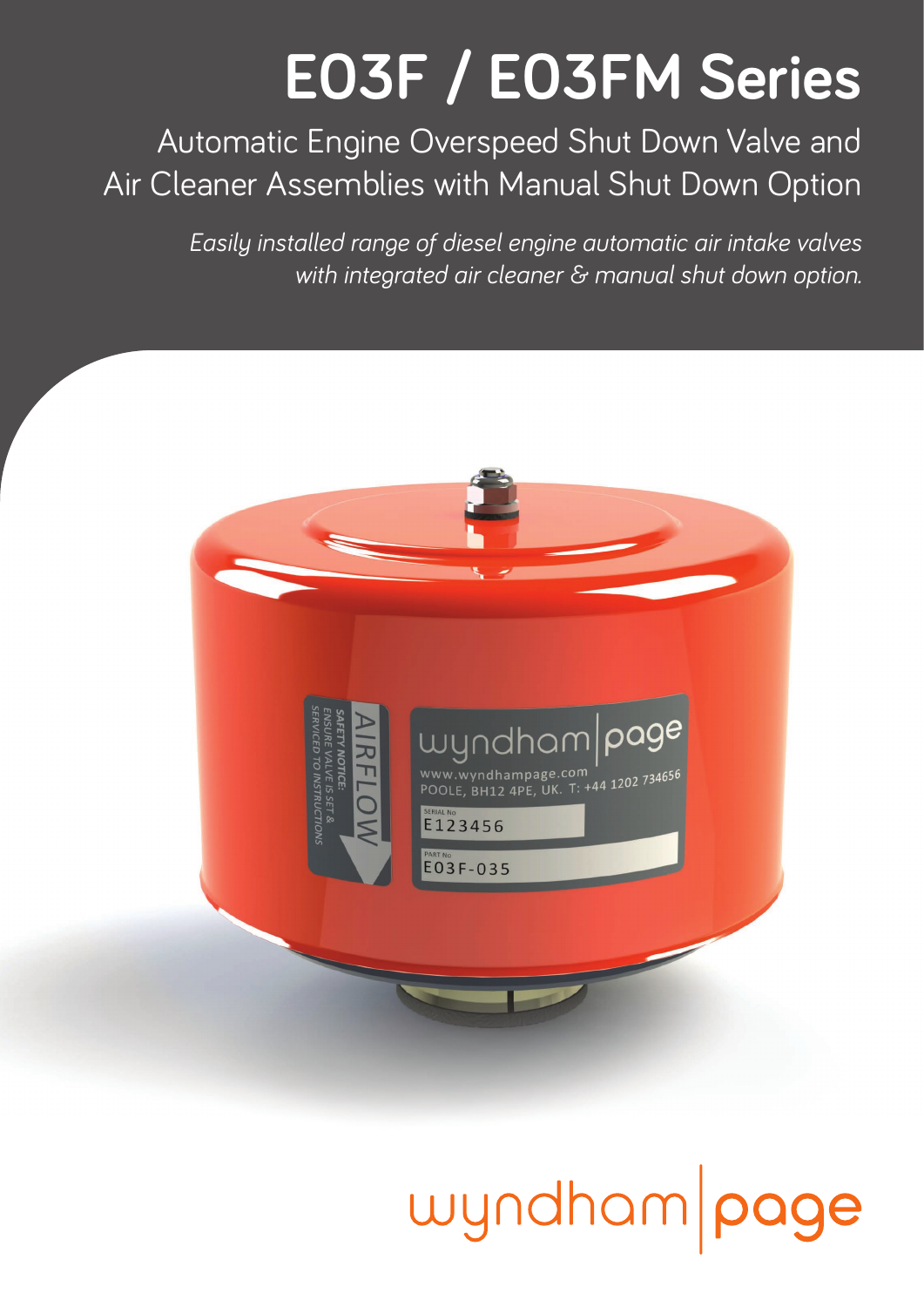### Application

The E03F and E03FM Wyndham Page automatic overspeed shut down valves are designed for situations where flammable gas or vapour may enter the atmosphere in an area in which a diesel engine is operating.

Should such flammable material be drawn into the engine intake this may result in uncontrolled engine overspeed and a situation in which shut down of the normal diesel fuel supply may fail to stop the engine.

Under these circumstances a rapid shut down of the engine is required by immediate closure of the engine air intake thereby reducing the potential for major damage and possible ignition of the flammable material in the surrounding atmosphere.

The E03F and E03FM Wyndham Page automatic engine air intake shut down valve and air cleaner assemblies are suitable for installation on either naturally aspirated or turbocharged engines.

Once installed and set, the repeatability of the actual engine automatic shut down speed has a greater scatter in the case of turbocharged engines than for naturally aspirated types. However, unless there is a special requirement for a very precise shut down speed, adequate protection from excessive engine overspeed is achieved.

### Principle of Operation

The actuation force to close the valve is derived from the engine intake air flow passing through the valve. As the air flow increases this actuation force also increases. This force is resisted by an internal valve spring, the pre-load of which is adjusted via the "Trip Adjuster Screw".

Once the actuation force exceeds the resisting force of the valve spring, the valve rapidly moves to the closed position. Once closed the E03F/E03FM valve remains shut until the engine has fully stopped. The valve then resets to the open position after a delay of some seconds.

### Enhanced Protection [Manual Shutdown]

The Wyndham Page E03FM shut down valve kit also includes a pull handle to actuate manual valve closure under emergency situations.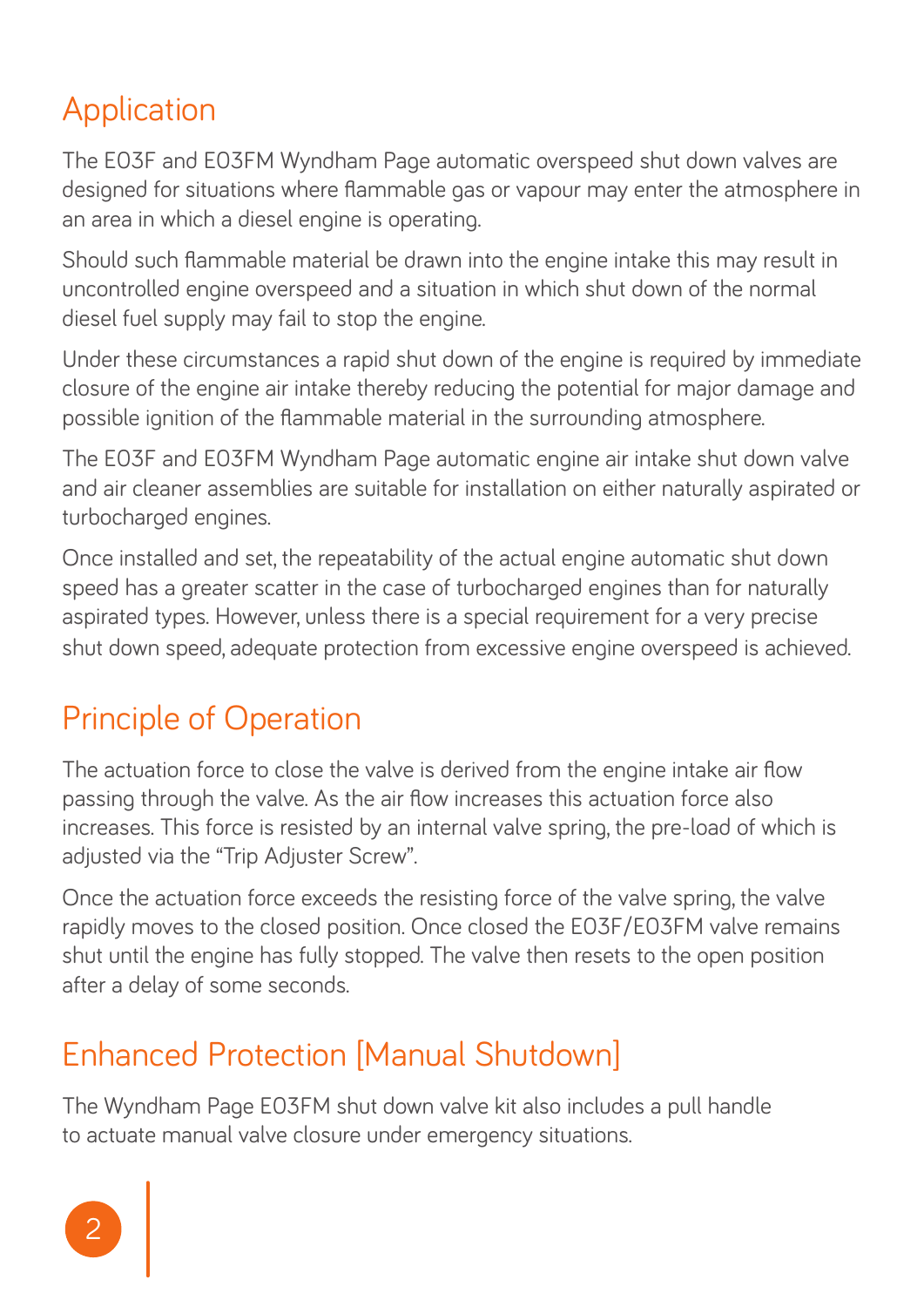#### Description & Main Dimensions

An outline arrangement of the E03F / E03FM valve as supplied complete with air cleaner and air cleaner cover is shown below. The principal dimensions are tabulated on page 4.

Note the rubber adaptor which is designed to slide over and clamp onto the intake pipe of the engine. This rubber adapter is selected in consultation with the customer from the available range sized to suit typical engine intakes in the power band covered by the E03F / E03FM valves [see dimension "A" below and in the tabulated data on page 4].

For E03FM valve types the manual emergency stop actuator is connected to the valve via a mechanical cable. The length of this cable may be selected from the standard stocked range listed on page 5. Alternative cable lengths may be available on application.

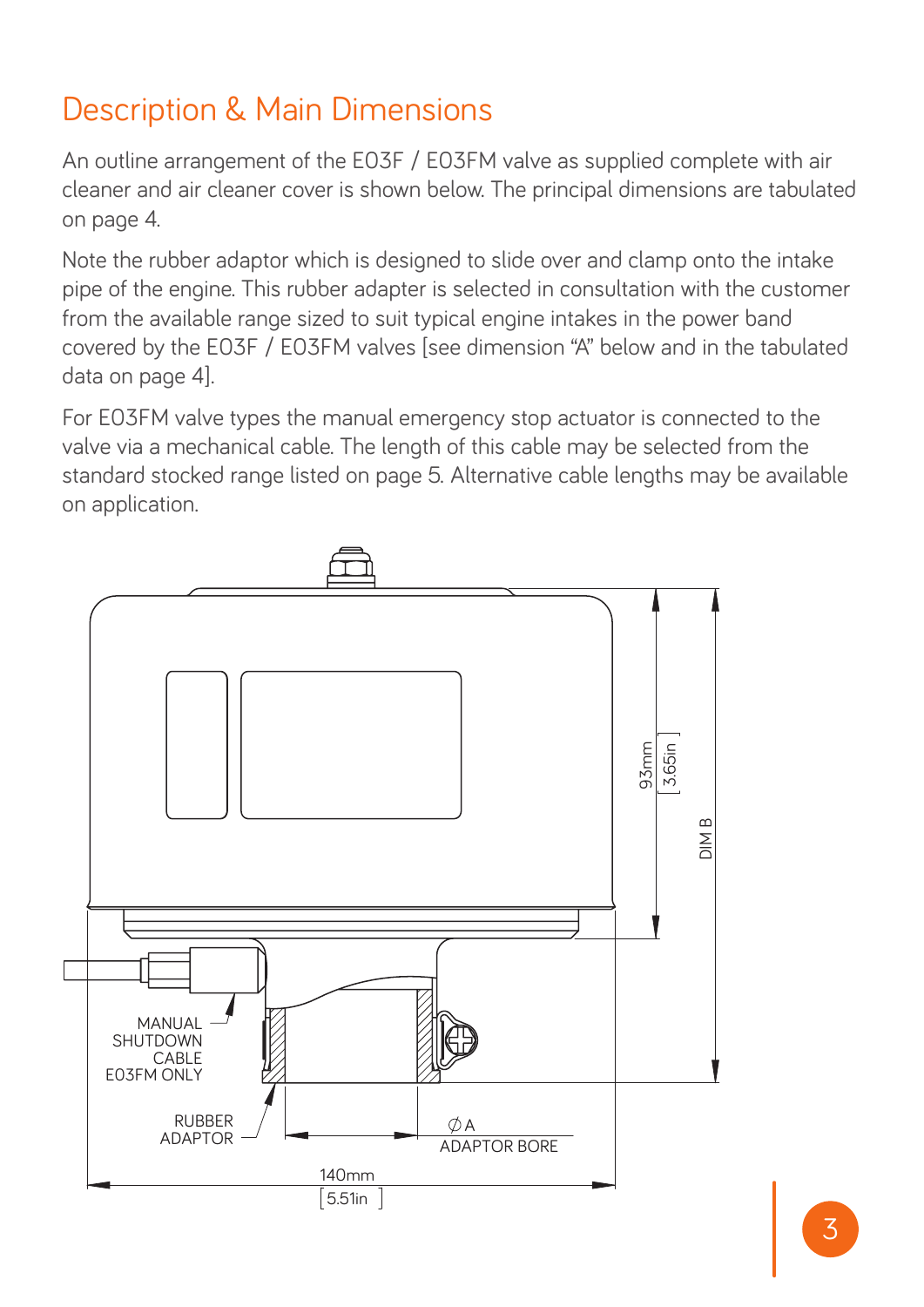| <b>METRIC</b><br><b>TABLE</b> | <b>ENGINE POWER RANGE</b><br>(KW) |            | <b>DIMENSIONS (MM)</b> |       |         |                     |
|-------------------------------|-----------------------------------|------------|------------------------|-------|---------|---------------------|
| <b>MODEL</b>                  | <b>MIN</b>                        | <b>MAX</b> | Α                      | EO3F) | (EO3FM) | <b>MASS</b><br>(KG) |
| E03F-035                      |                                   |            | 35                     |       |         |                     |
| E03F-038                      |                                   |            | 38                     |       |         |                     |
| E03F-040                      | 3                                 | 20         | 40                     | 117   | 131     | 0.8                 |
| E03F-042                      |                                   |            | 42                     |       |         |                     |
| E03F-044                      |                                   |            | 44                     |       |         |                     |

| <b>IMPERIAL</b><br><b>TABLE</b> | <b>ENGINE POWER RANGE</b><br>(HP) |            | <b>DIMENSIONS (INCHES)</b> |        |              |                     |
|---------------------------------|-----------------------------------|------------|----------------------------|--------|--------------|---------------------|
| <b>MODEL</b>                    | <b>MIN</b>                        | <b>MAX</b> | A                          | (EO3F) | R<br>(EO3FM) | <b>MASS</b><br>(LB) |
| E03F-035                        |                                   |            | 1.38                       |        |              |                     |
| E03F-038                        |                                   |            | 1.50                       |        |              |                     |
| E03F-040                        | 4                                 | 27         | 1.57                       | 4.59   | 5.14         | 1.8                 |
| E03F-042                        |                                   |            | 1.65                       |        |              |                     |
| E03F-044                        |                                   |            | 1.73                       |        |              |                     |

Data subject to change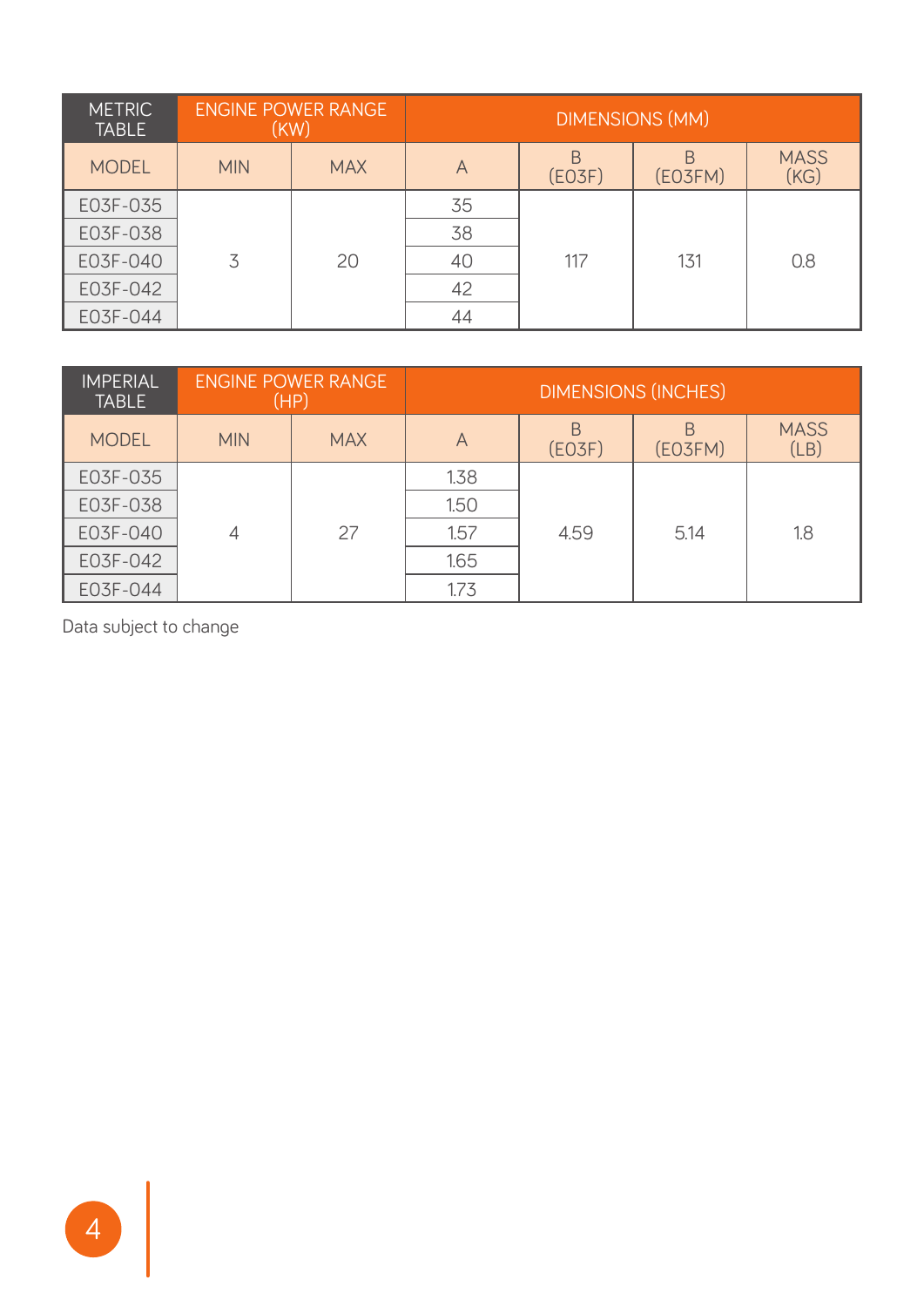#### Valve Selection

To enable Wyndham Page to select the most suitable shut down valve for a given application the following data is required:

- Engine type and model.
- Engine rating and / or application details.
- The external diameter of the intake system pipe to which the valve is to be fitted.
- Where applicable the cable length for the manual shut down.

## Order Coding



Use metric value for adaptor bore, add zero to make 3 digit code e.g. 35 = 035

Special features by arrangement with Wyndham Page.

| <b>STANDARD CABLE LENGTHS</b> |            |  |  |  |
|-------------------------------|------------|--|--|--|
| <b>CABLE CODE</b>             | LENGTH (M) |  |  |  |
| 05                            | 0.5        |  |  |  |
| 10                            | 1.0        |  |  |  |
| 15                            | 1.5        |  |  |  |
| 20                            | 2.0        |  |  |  |
| 25                            | 2.5        |  |  |  |
| 30                            | 30         |  |  |  |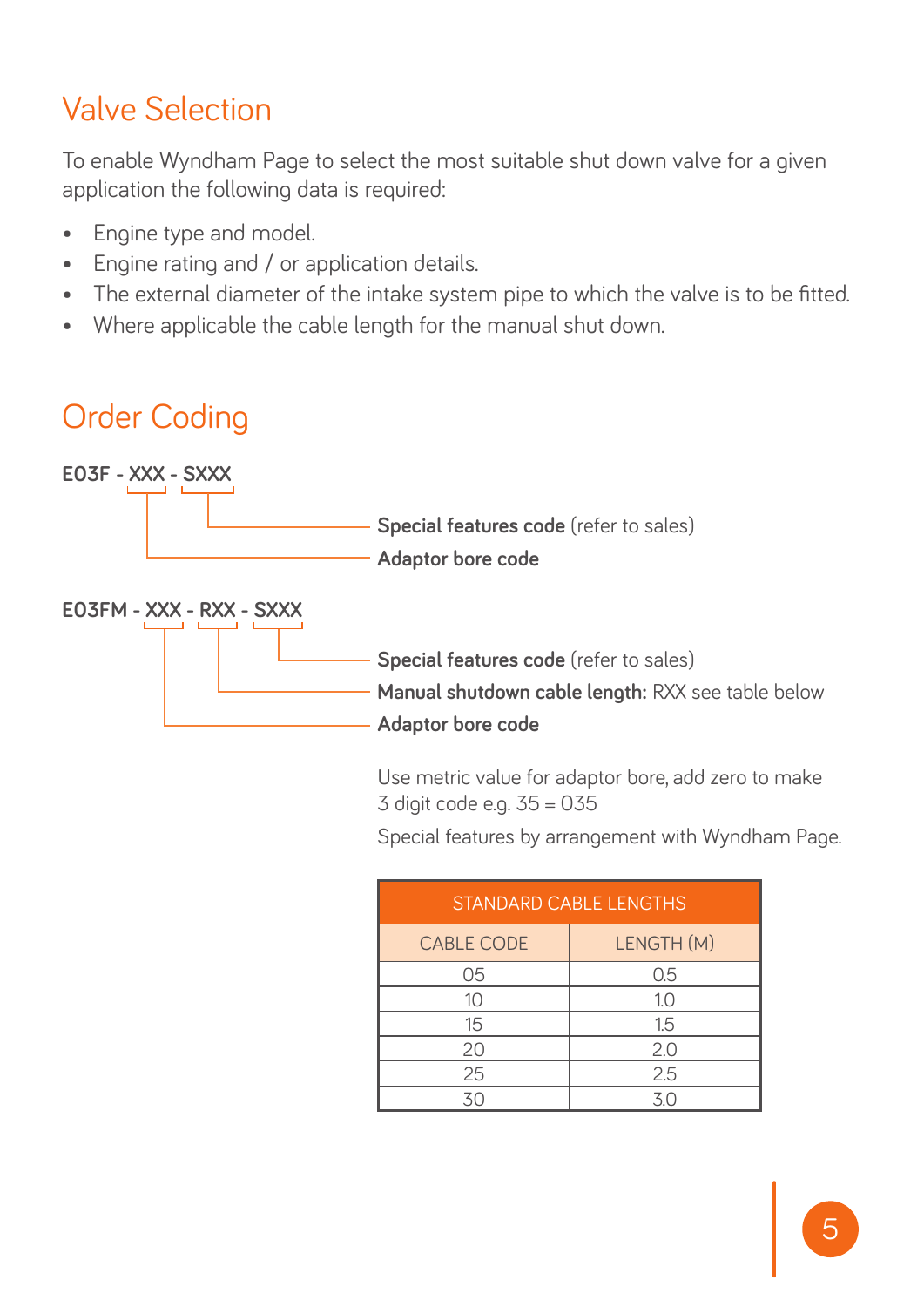#### Valve Installation

The Wyndham Page E03F / E03FM valve / air cleaner assemblies are designed to fit in place of the existing engine air cleaner assembly.

E03FM valves are supplied complete with the manual shut down pull handle and selected length of shut down cable fitted and adjusted. It is recommended that the pull handle and cable are not separated from the valve when installing.

Ideally the E03F / E03FM should be fitted such that the air cleaner cover can be removed to enable element change and valve setting adjustment without the need to detach the complete E03F assembly from the engine. The valve assembly may be fitted vertically [with the air cleaner cover uppermost] through to horizontally. Also in the case of the E03FM ensure that when fitted a suitable run for the shut down cable is accommodated.

The pipe and associated hoses onto which the valve is fitted should be adequate to fully support the valve whilst not permitting excessive vibration of the valve. Consider support brackets if necessary. Generally ensure that there is sufficient flexibility in the finalised intake system installation to allow for the relative movement between the system components over the full range of engine operating conditions thereby avoiding excessive mechanical stresses.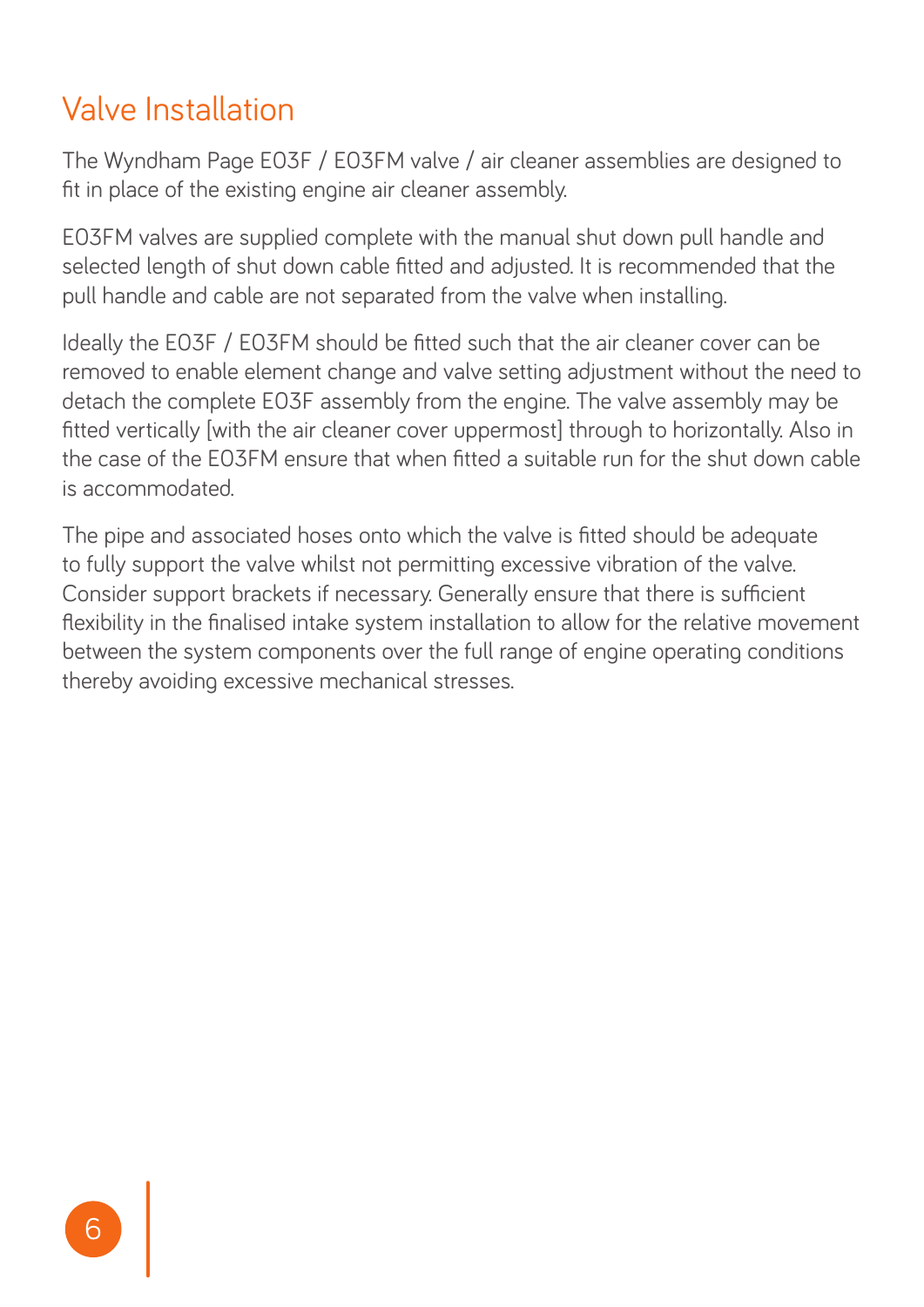Any engine crankcase breather arrangement venting directly into the intake ports or into the air intake system downstream of the Wyndham Page E03F valve must be sealed and replaced by an external breather system vented to atmosphere.



T HANDLE FOR E03FM VALVE

In the case of E03FM valves fit the pull handle for the manual emergency stop in a convenient position such that it can be easily accessed during an emergency situation. With reference to the diagram above the pull handle assembly may be located in a suitable bulkhead or mounting bracket by providing an 18mm diameter through hole. To fit the pull handle assembly release the handle locknut and remove the handle. Remove the body upper locknut and washer and push the handle body through the hole provided in the bulkhead / bracket. Refit the upper locknut and washer. Adjust / tighten upper and lower locknuts as required. Refit handle locknut and handle and tighten.

**Important Note.** Always retain the standard fuel stop provided with the engine. The E03FM valve manual stop should never be used as the normal way to stop the engine. It is intended for emergency operation only or when checking its correct functioning.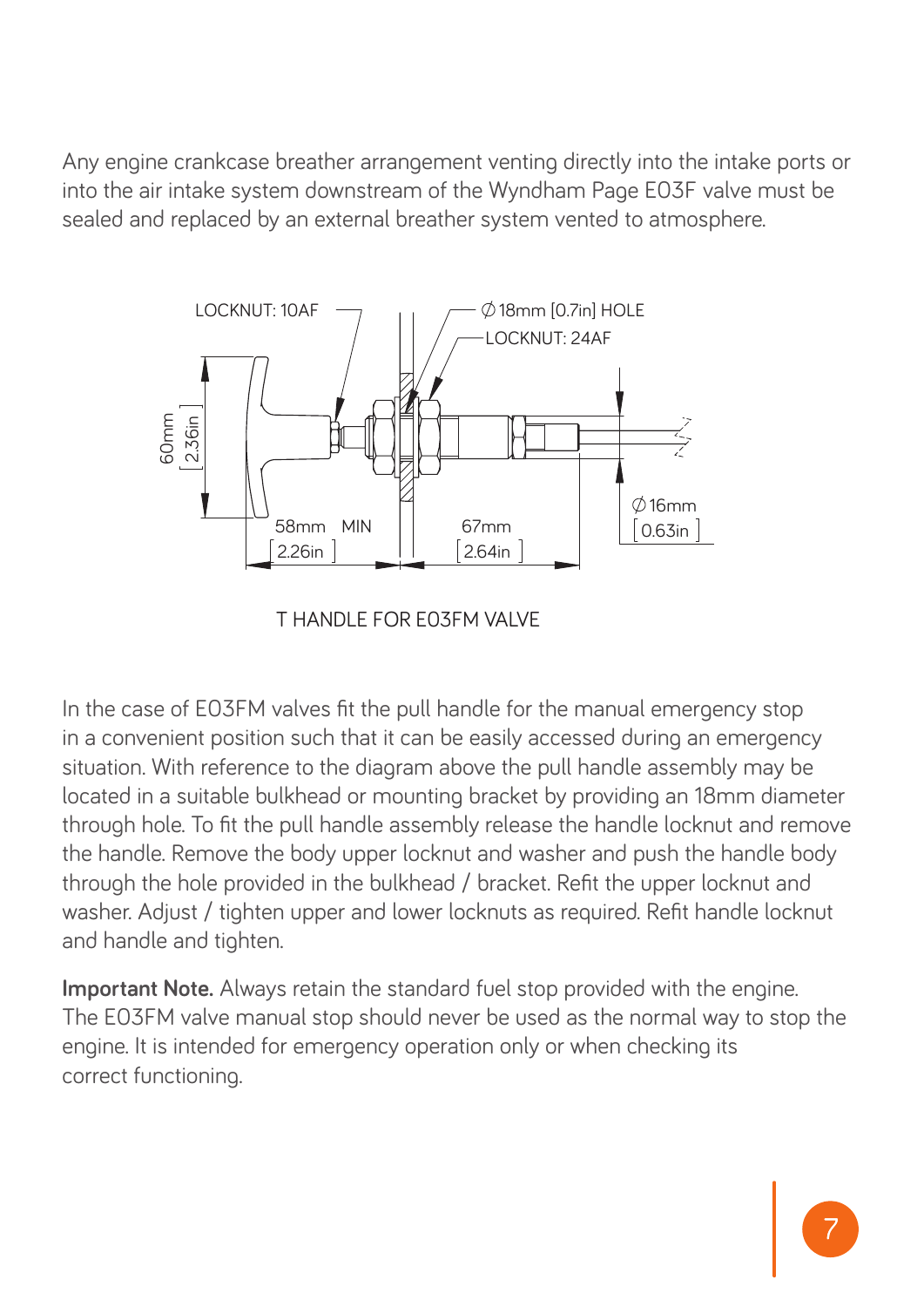#### Valve Trip Speed Setting

The Wyndham Page E03F and E03FM valves as supplied will normally be set to trip at a speed below that required. To adjust the trip speed use the trip adjuster screw and associated lock nut. See diagram below.

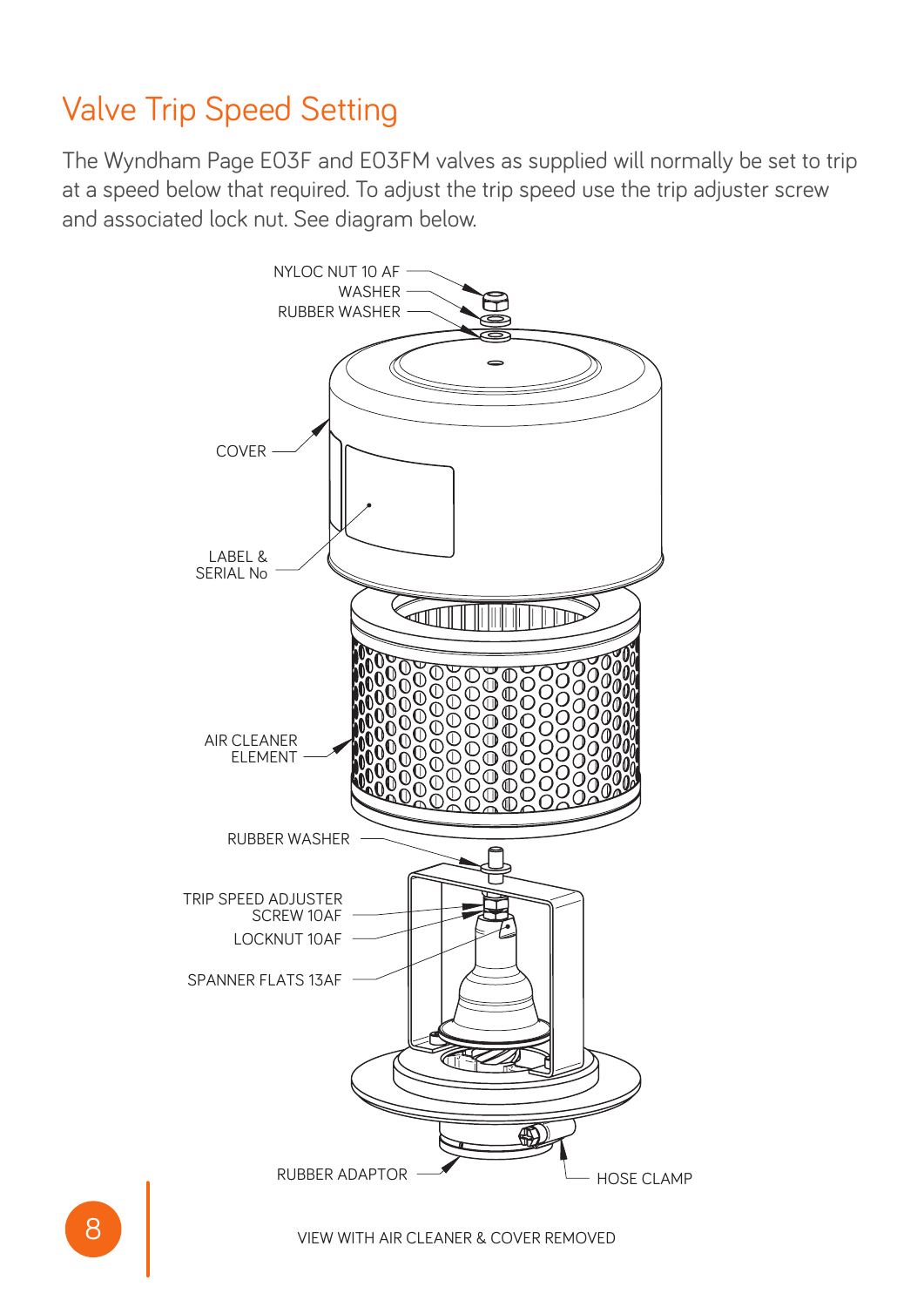**Rotating the adjuster screw clockwise increases the trip speed. Prior to attempting to set the trip speed check that where applicable the manual emergency stop pull handle is in the run condition i.e. fully pushed in. To set:**

- [1]. Check adjuster screw locknut is tight and that the intake system from valve assembly [including air cleaner element and cover], to intake manifold is fitted and secured and is leak free.
- [2]. Start engine. Slowly increase speed until a shut down occurs. [Note; if no shut down occurs up to the maximum available engine speed with maximum throttle, remove air cleaner cover and cleaner element from the Wyndham Page valve assembly to gain access to the setting screw and locknut. Release setting screw locknut and rotate the setting screw two turns anticlockwise. Tighten locknut, refit air cleaner and cover and recheck for shutdown].
- [3]. Following initial shut down remove air cleaner cover and cleaner element to gain access to the setting screw and lock nut.
- [4]. Release setting screw locknut and rotate setting screw one turn clockwise.
- [5]. Tighten locknut, refit air cleaner and cover, start engine and slowly increase speed up to the maximum available.
- [6]. Repeat steps [3], [4] and [5] until the first time that no shut down occurs up to the highest speed available. Then adjust the setting screw a further one half turn clockwise and tighten the locknut. With the intake system fully fitted and the engine fully warmed up slowly run up and down the engine speed range a number of times to check no further shut down occurs. If a further shut down occurs reset the adjuster screw one further half turn clockwise and check again until no shut down occurs.
- [7]. Finally in the case of E03FM valves restart the engine and run at about half maximum speed for higher if this not possible]. Operate the manual emergency stop pull to ensure engine stops within a few seconds.

#### **Notes:**

In the case of turbocharged engines it is important that the final check above is carried out with the engine under load.

A more precise method to set the trip speed is achieved by monitoring and recording the engine speed during adjustment and by temporarily raising the engine high idle speed lif safe to do sol to enable the final trip setting speed to be measured. Once the trip speed is set, the high idle must be reset to its standard setting.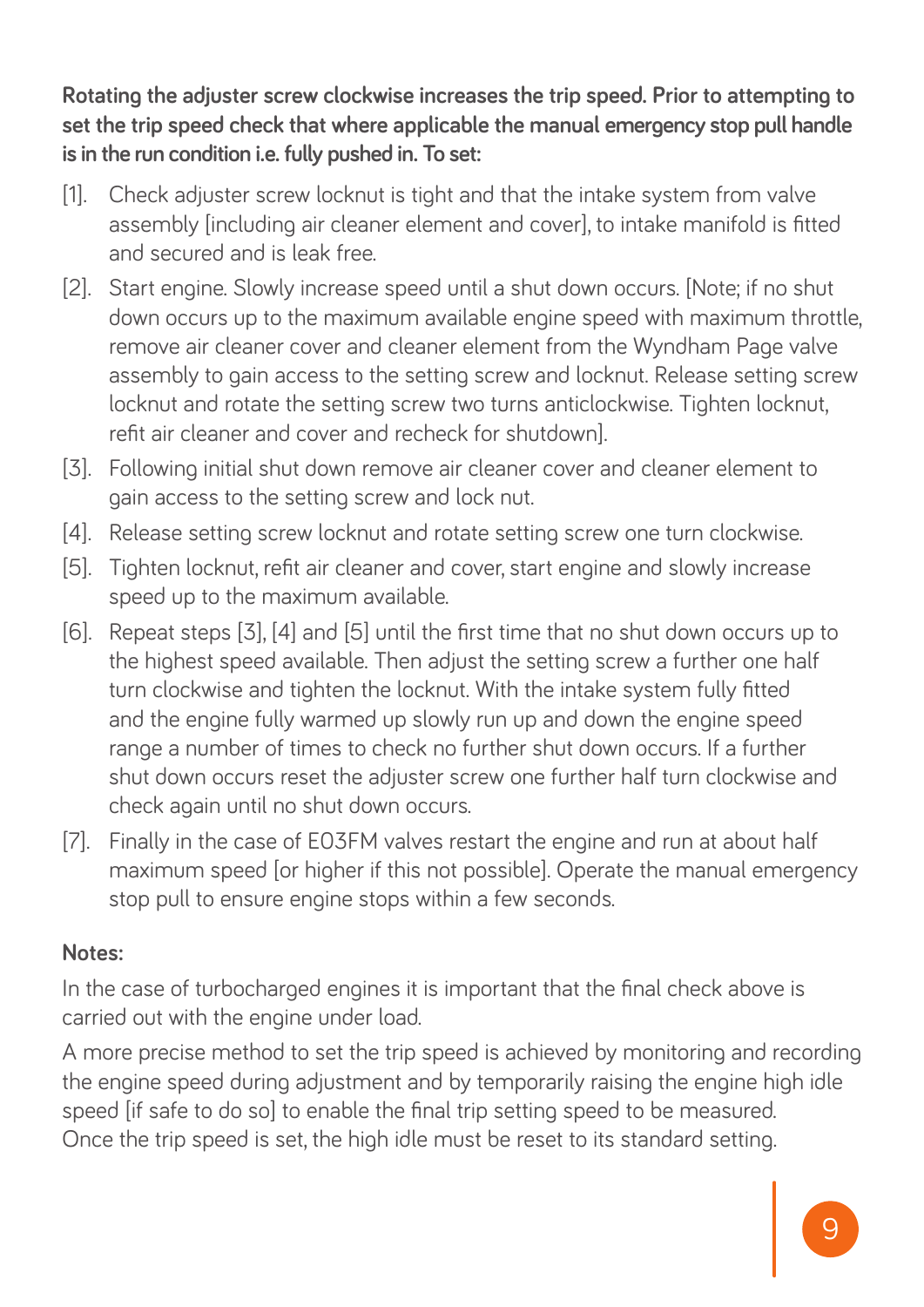#### **Maintenance**

The following maintenance schedule should be undertaken for all E03F and E03FM valves except where stated otherwise. Subject to experience of local operating conditions the frequency of the maintenance requirements may need to be varied.

- DAILY: [E03FM valves only.] Run engine at mid range speed for higher if this not possible]. Operate the emergency pull stop. The engine should stop within a few seconds.
- MONTHLY: [1]. Check intake pipework between the Wyndham Page valve and engine to ensure all pipe fixings and any support brackets are properly fitted and secure and that the engine intake is leak free and shows no signs of significant damage.
	- [2]. Check the shut down trip speed setting is correct by either:
	- [a] Carrying out the trip speed adjustment as outlined herein or;
	- [b] Temporarily raise the engine high idle and check trip speed using an engine tacho.
- 3 MONTHLY: [1]. Remove valve and air cleaner assembly and, where applicable, the manual emergency pull stop and cable.
	- [2]. Clean valve Inot air cleaner element] as necessary using a soft brush/air line plus white spirit or similar if necessary taking all normal precautions. Dry valve.
	- [3]. Check that the valve moves smoothly over its complete operating stroke and that there are no signs of significant damage or excessive wear. Do not lubricate.
	- [4]. Where fitted check the manual pull stop and cable for damage and wear. Check it operates freely.
	- [5]. Refit valve and complete "monthly" checks as above plus daily check where applicable.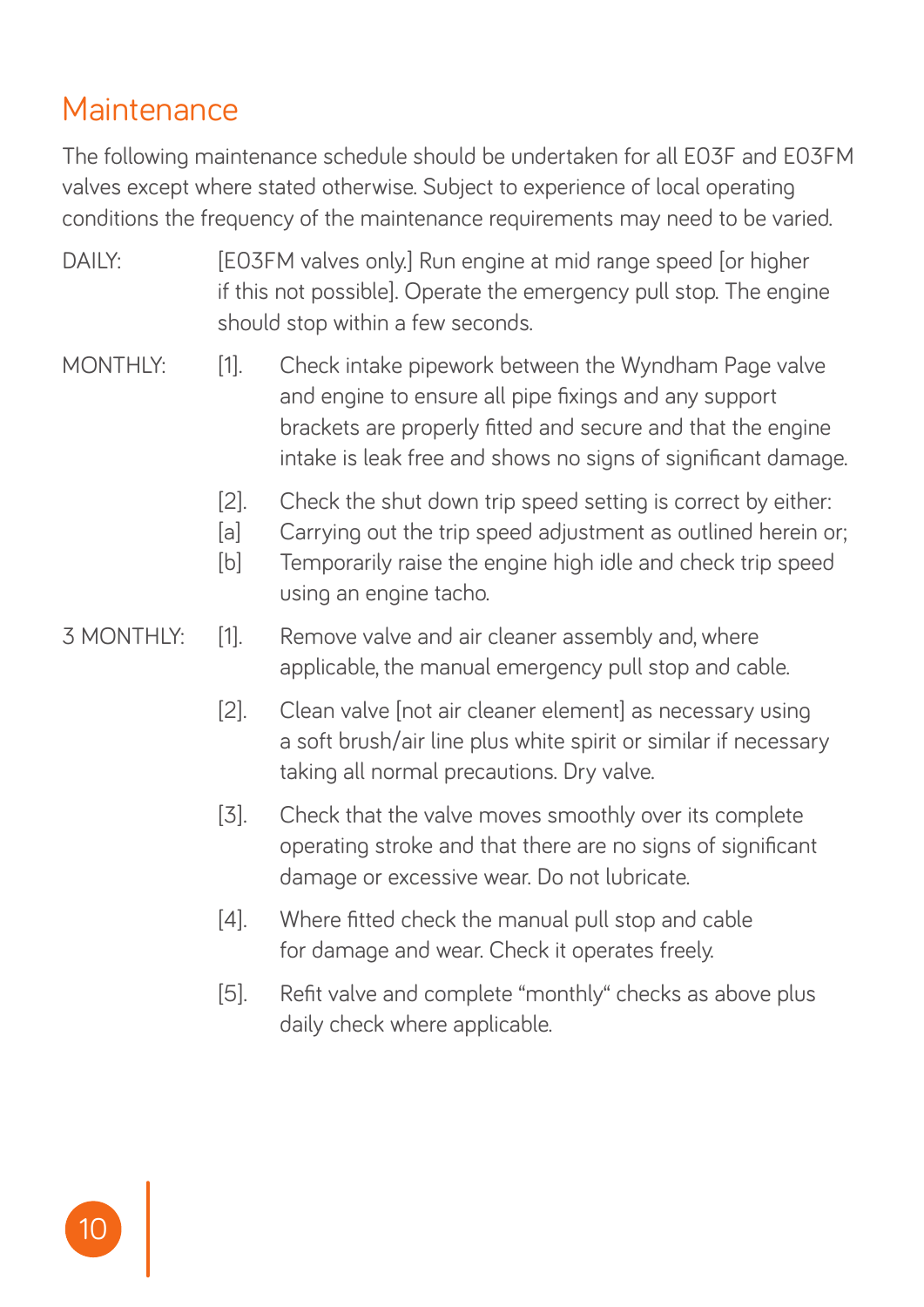- NOTES: [a]. Carry out the above maintenance whilst the engine is in a non-hazardous area.
	- [b]. Where applicable ensure that the high idle speed of the engine is reset to the correct value.
	- [c]. Any problems identified must be rectified before returning the equipment to a hazardous area.
	- [d]. Air cleaner elements should be serviced in accordance with the engine manufacturers instructions.